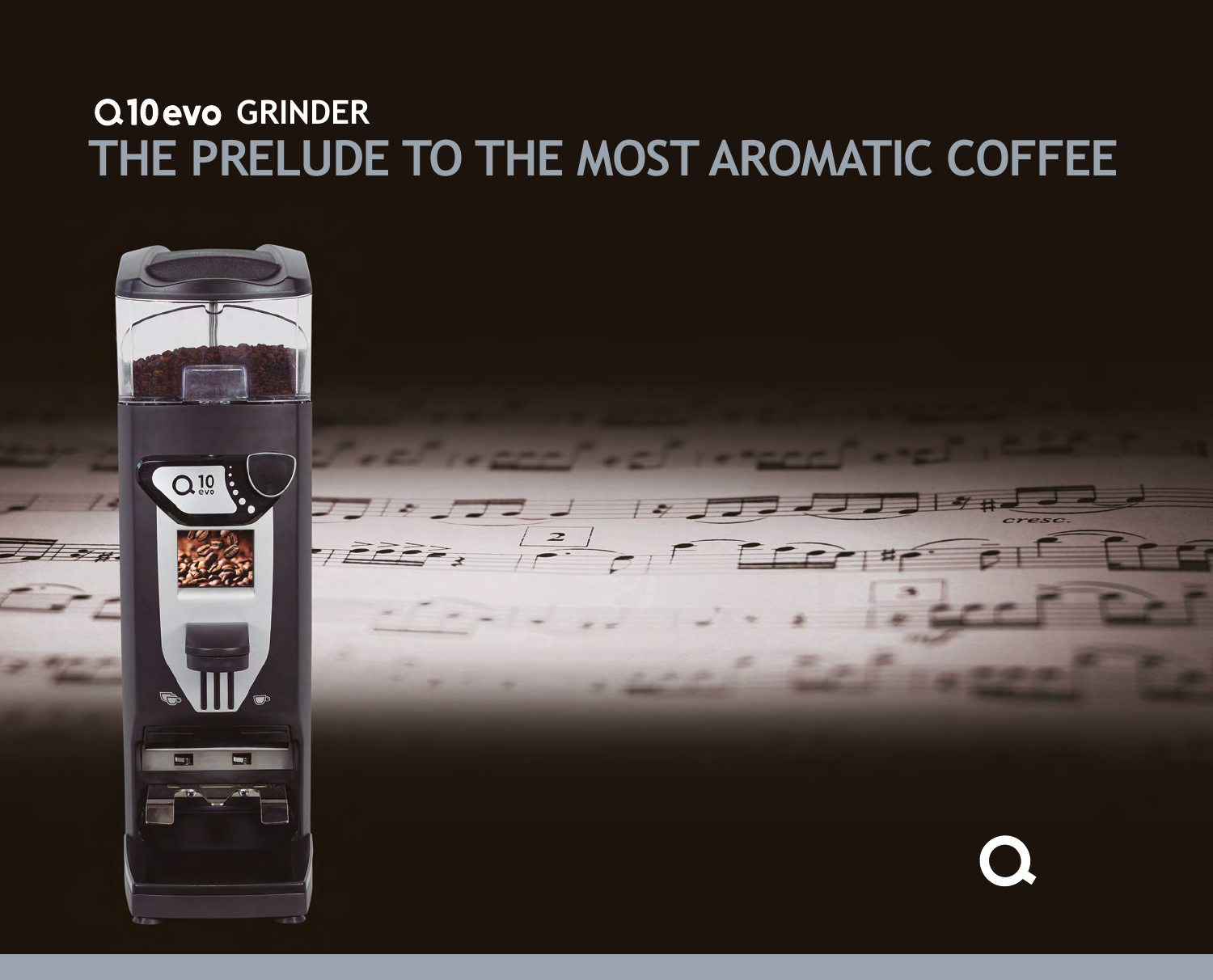# **Q10 EVO GRINDER**

The Q10 Evo grinder is the musical score for espresso, suitable for any professional coffee machine, the foundation for getting **the best aromas and flavours into every cup of coffee.**

Grinding the coffee just before brewing is the key to the best possible espresso, **preventing the coffee from oxidising and losing its aromas and nuances.**

The Quality Espresso Q10 Evo grinder is the fastest grinder on the market and the first to offer **three working modes:** preground, grind on demand and manual grind. Thanks to the new **DCS dosing system**, each dose is more accurate.

Thanks to its **intuitive touch screen and USB port,** it allows you to set the parameters for the perfect grind, as well as install software and customised images.

The Q10 Evo grinder now has a **new design** with a more modern look that can be adapted to any environment. It also includes an optional Bluetooth **connectivity system that connects to the Espresso Link app** to monitor the grinder's performance and maintenance.

Create a masterpiece with each cup of coffee thanks to our new Q10 Evo grinder and set every moment to the sound of the best coffee.



### THE AWAKENING OF AROMAS AND THE FRESHNESS OF COFFEE

## THE PRELUDE TO THE MOST AROMATIC COFFEE

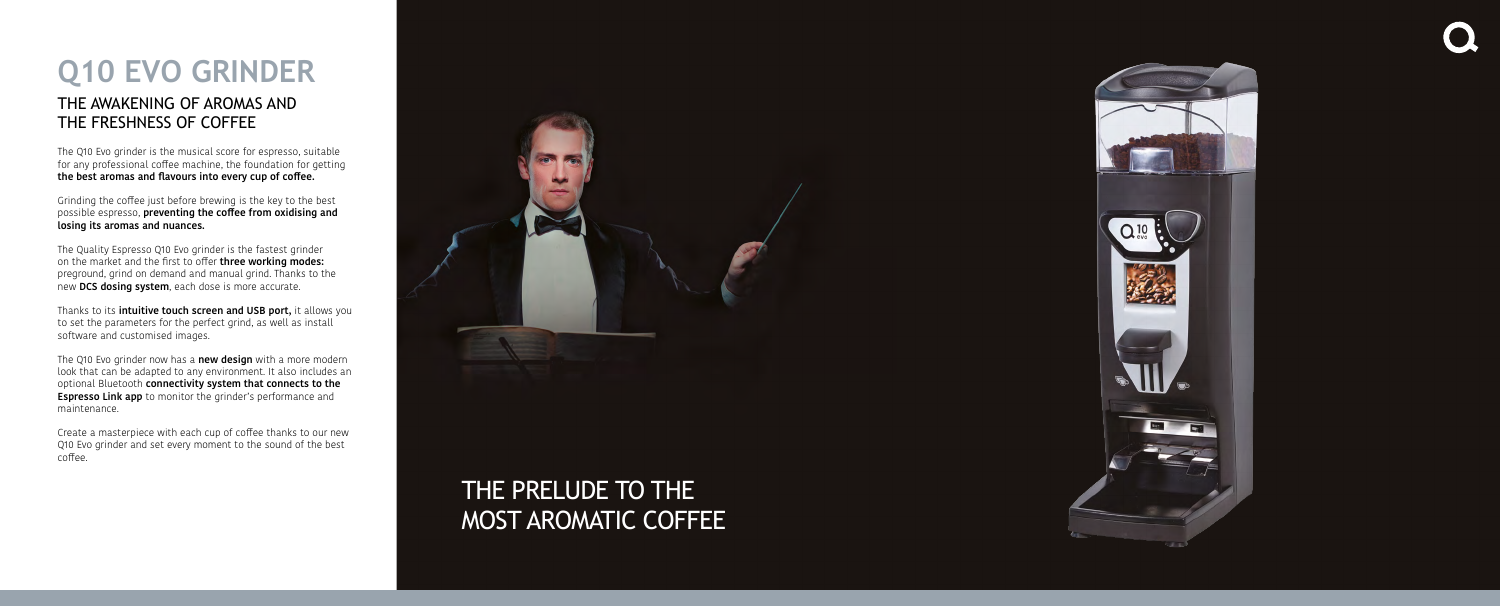# **Q10 EVO GRINDER**

### THE FRESHEST AND MOST AROMATIC INSTANT GROUND COFFEE

### NEW **DCS** TECHNOLOGY

INTUITIVE DISPLAY FOR 1 OR 2 DOSES



#### DISPLAY

### HARDENED STEEL GRINDING DISKS FOR A LONG LIFE

· Hopper safety micro switch

Dose Consistency System. New ground coffee dosing system

· 3.5" LCD capacitive touch screen, customisable with a logo or image.

ERGONOMIC TAMPER -

· High carbon and chromium content for high wear resistance · Long life (1,200 kg of coffee) · High precision cutting

#### SAFFTY -

## **THE MODELS**

- Fastest on the market: one or two doses in an instant
	-
	-
	-
	-
	-



- 
- Preground: Ideal for heavy workloads
- Optional kit for can or PET containers
- Programmable in 12 languages
- USB port for transferring parameters and images
- Precise grinding point adjustment (0.002 mm)
- New electronics with advanced features
- Password protected menu access
- Dose Consistency System DCS Technology
- Customisable 3.5" LCD touch screen display

### TECHNICAL DATA

Dimensions (Height  $x$  Width  $x$  Depth Weight Colours

3.5" LCD touch screen

Power supply

Power

Revolutions

Time per dose (time to

Grinding Discs Ø

| th)          | 63 x 20 x 37 cm   |
|--------------|-------------------|
|              | 16 Kg             |
|              | 4000<br>●         |
|              |                   |
|              | 220-240V/50-60 Hz |
|              | 525 W             |
|              | 1.400 rpm         |
| grind 10 gr) | 2 seconds         |
|              | 64 mm             |



USB CONNECTION SYSTEM

HIGHLY ROBUST: TOUGH AND DURABLE

· USB port for transferring parameters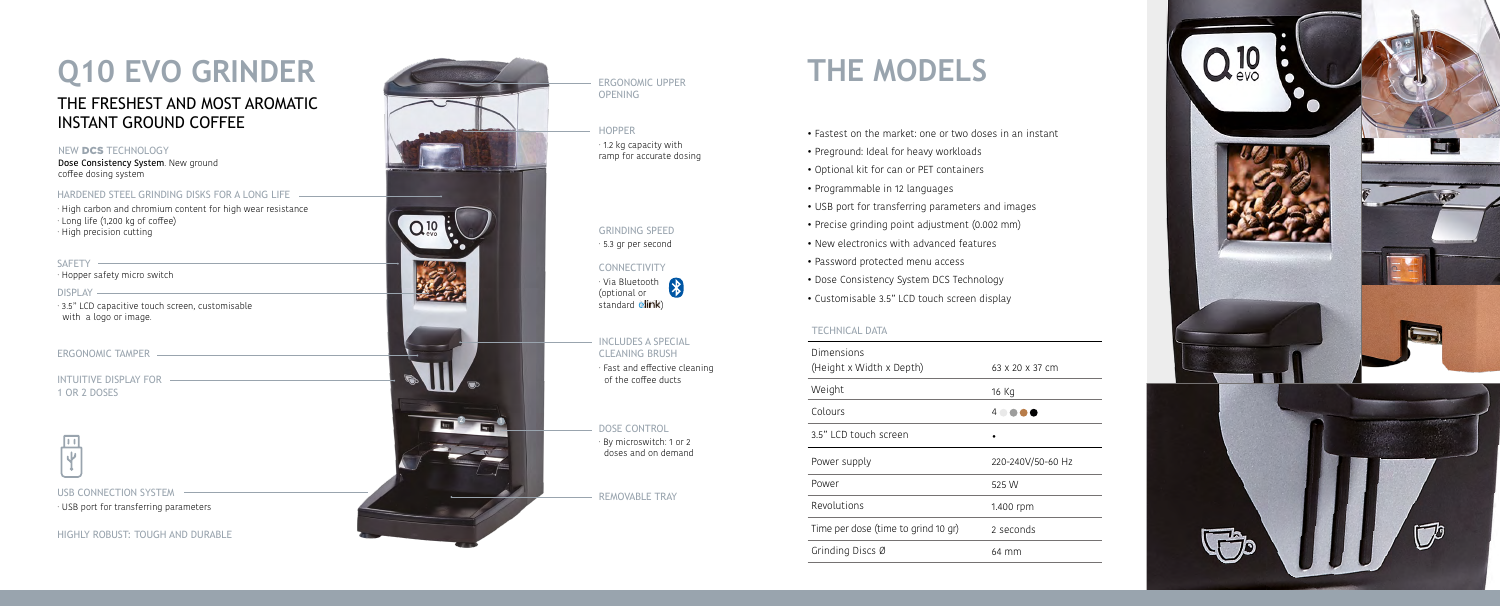## **ESPRESSO LINK**

The Espresso Link app receives, via Bluetooth, all the information collected by the Q10 Evo grinders installed in the establishment in order to measure consumption, the number of coffees made and provide the necessary parameters to improve the performance and efficiency of each grinder.

**A unique innovation on the market that only Quality Espresso offers** with its new Q10 Evo grinder.

It also enables maintenance **to be optimised to extend the grinder's service life** thanks to its alert system for regular cleaning and grinding disc replacement operations.

**The app is linked to a website** where all the grinder data can







be analysed.

The new Espresso Link app is exclusively available for Q10 Evo grinding discs with Bluetooth connectivity.

# **COLOURS**



3 WORKING MODES:

The grinder **can be fitted with Bluetooth connectivity, as an option or as standard, which collects the information necessary to measure consumption, performance and efficiency**, such as the number of grinds carried out, number of kilos consumed, etc.





#### **Preground**

Ideal for high consumption and automatic grinding of the next dose.

#### **Grind on demand**

Freshly ground coffee. The dose is instantly ground and deposited in the filter holder.

#### **Manual dose**

Total control of dosing. Continuous grinding while the filter holder presses the micro switch.

### **Bluetooth CONNECTIVITY**